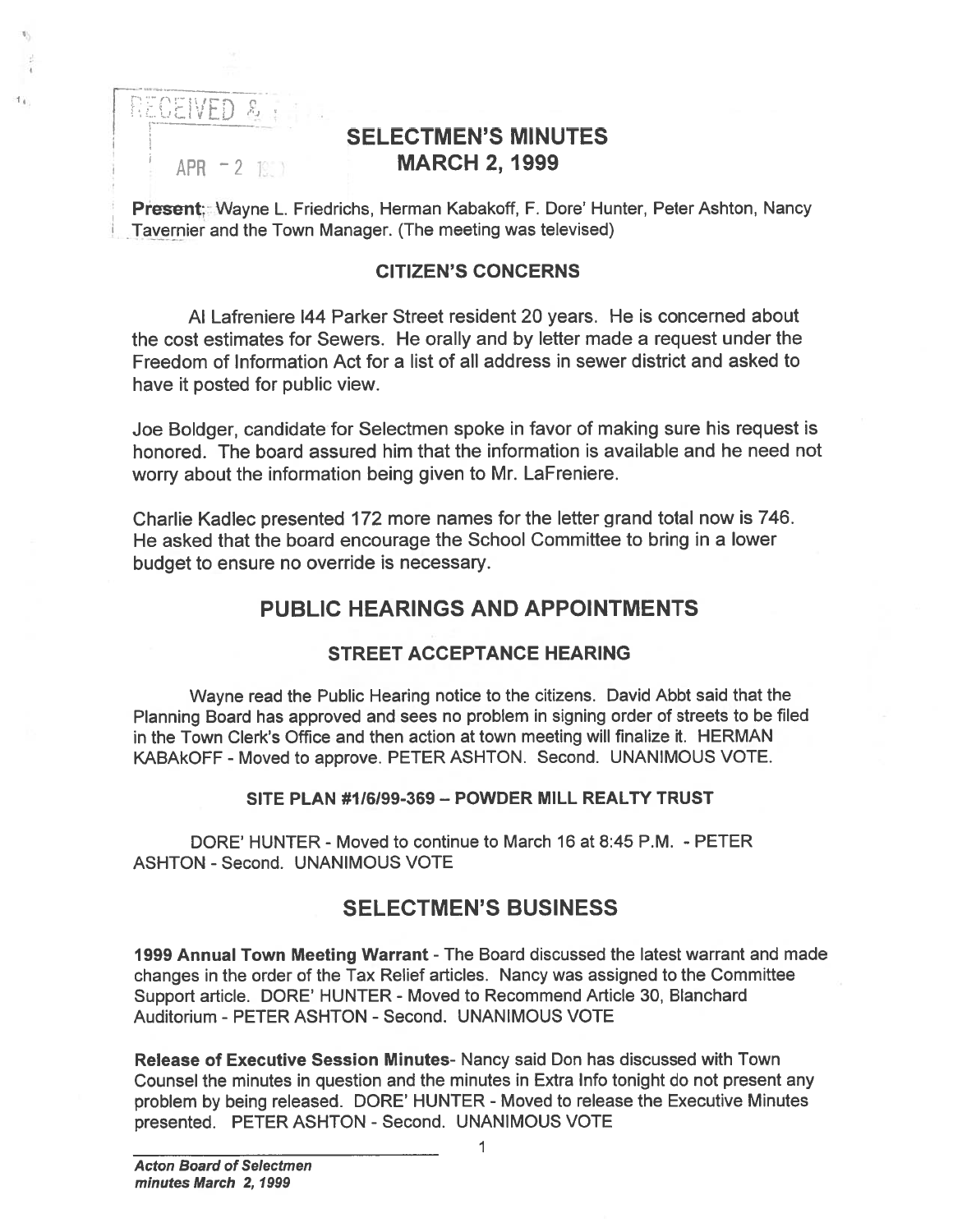Dote' noted that the outgoing Chairman should also review the Executive Session minutes for the year as well preparing the Review of the Town Manger at the time he/she steps down.

Bike Locker Rental and 1998 Season Update- Peter asked why we were not raising the fees. It was recommended that we look at raising the fees next year as we are trying to build <sup>a</sup> clientele and perhaps next year we could revisit the fees. PETER ASHTON moved to approve the fee proposa<sup>l</sup> for <sup>1999</sup> as presented. HERMAN KABAKOFF - Second. UNANIMOUS.

SCOTT SANFORD- CLASS II DEALERS LICENSE, 317 CENTRAL STREET Don Johnson reviewed the documents prepare<sup>d</sup> by the Police Department. Dote' said that since he has not been in compliance with the current license that has been extended month to month since December, he felt that the Board should take action to revoke this license. NANCY TAVERNIER - Move that the license be revoked for the balance of the year, and the Manager to take appropriate steps to revoke the license as well as monitor the site. PETER ASHTON - Second. 4-0 Wayne Friedrichs ABSTAINING.

STREET LIGHTING - Herman spoke about Boston Edison street light issue. John said that they are <sup>g</sup>iving us <sup>5</sup> months credit and will bring the <sup>60</sup> up to standard.

CHAPTER 90 - Herman asked about the Chapter 90 letter. Don said he would ge<sup>t</sup> back to the Board after he spoke to David Brown.

#### CONSENT AGENDA

DORE' HUNTER - Moved to approve. - NANCY TAVERNIER Second -UNANIMOUS VOTE.

#### TOWN MANAGER'S REPORT

Palmer Land Release - DORE' HUNTER- Moved to release the land in 61 as noted in the documents copied the Board from Forestry Land Chapter 61. NANCY TAVERNIER. Second UNANIMOUS VOTE.

NANCY TAVERNIER - Moved to go into Executive Session for the purpose of discussing Potential litigation. ROLL CALL TAKEN -All AYES

The Board adjourned into Executive Session at 9:15. It was noted that they would return to Regular session only to adjourn.

Clerk  $\frac{1}{3}$  30 / 99

hristine Joyce

**Date** 

Acton Board of Selectmen minutes March 2, 1999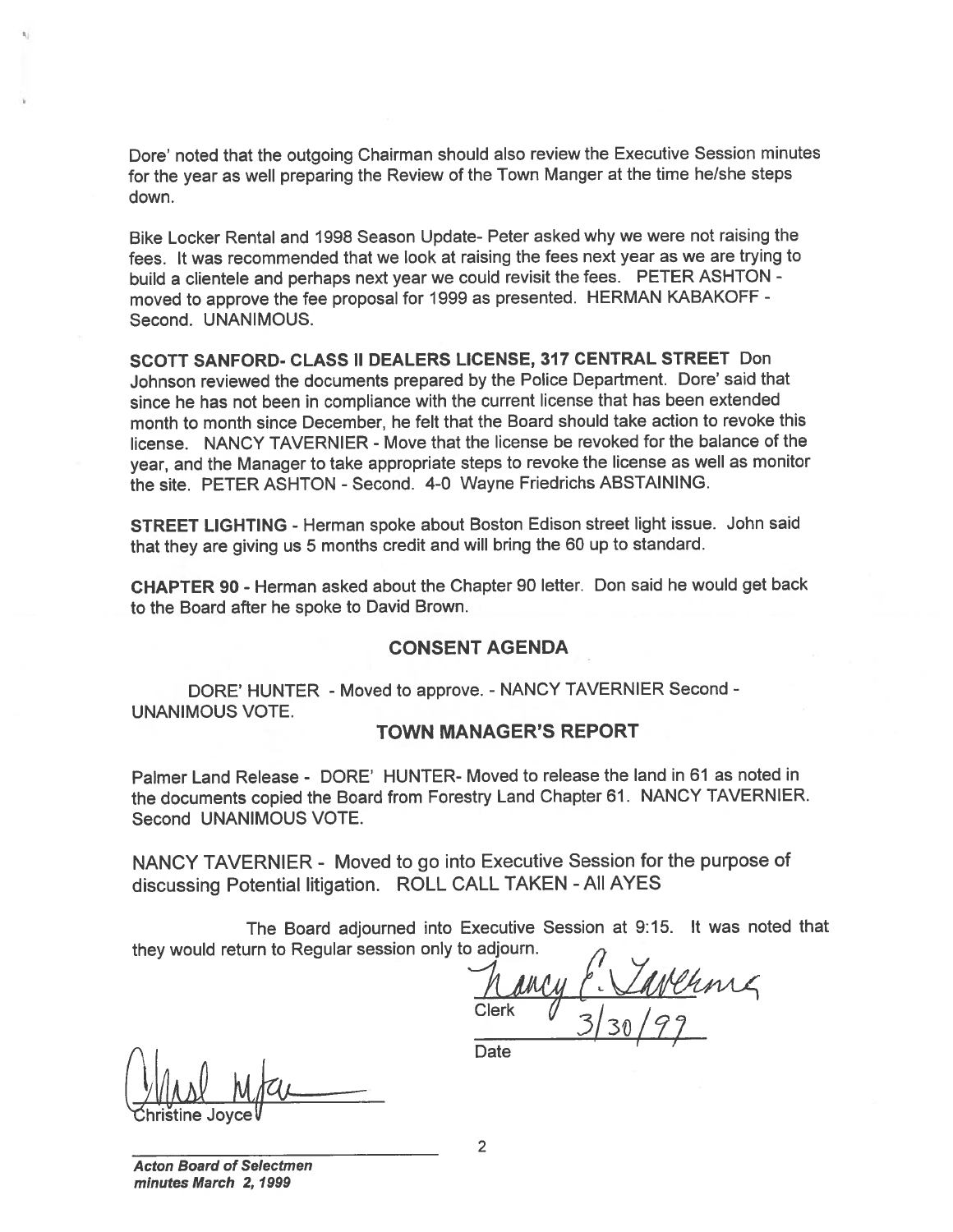February 26, 1999

TO: Board of Selectmen

FROM: Wayne Friedrichs, Chairman

SUBJECT: Selectmen's Report

## AGENDA MARCH 2, 1999

## I. CITIZEN'S CONCERNS

#### II. PUBLIC HEARINGS & APPOINTMENTS

- 1. 7:35 STREET ACCEPTANCE HEARING
- 2. 7:45 POWDER MILL REALTY TRUST SITE PLAN #1/6199-369 Enclosed <sup>p</sup>lease find <sup>a</sup> reques<sup>t</sup> for continuance of this Site Plan to March <sup>16</sup> at 8:15 p.m.

#### III. SELECTMEN'S BUSINESS

3. 1999 ANNUAL TOWN MEETING WARRANT Board discussion and final decisions on 1999 Annual Town Meeting Warrant.

4. RELEASE OF EXECUTIVE SESSION MINUTES - Enclosed please find the resubmitted and revised memo from Selectman Tavernier regarding the release of Executive Session Minutes for the period of 10/78 through 12/89 for Board action.

5. BIKE LOCKER RENTAL AND 1998 SEASON REPORT - Enclosed please find a reques<sup>t</sup> from the Town Planner regarding fees for <sup>1999</sup> in the subject regar<sup>d</sup> for Board action.

#### 6. OTHER BUSINESS

## IV. CONSENT AGENDA

7. ACCEPT MINUTES — Enclosed <sup>p</sup>lease find minutes of February 2, 1999 meeting for acceptance.

8. ACCEPT GIFT — Enclosed <sup>p</sup>lease find <sup>a</sup> reques<sup>t</sup> for Board acceptance of <sup>a</sup> \$25.00 donation to the West Acton Citizen's Library.

9. PLANNING BOARD APPOINTMENT - Chairman Friedrichs has requested the elevation of Lauren Rosenzweig from Associate Member to Full Member to fill John Paven's unexpired term.